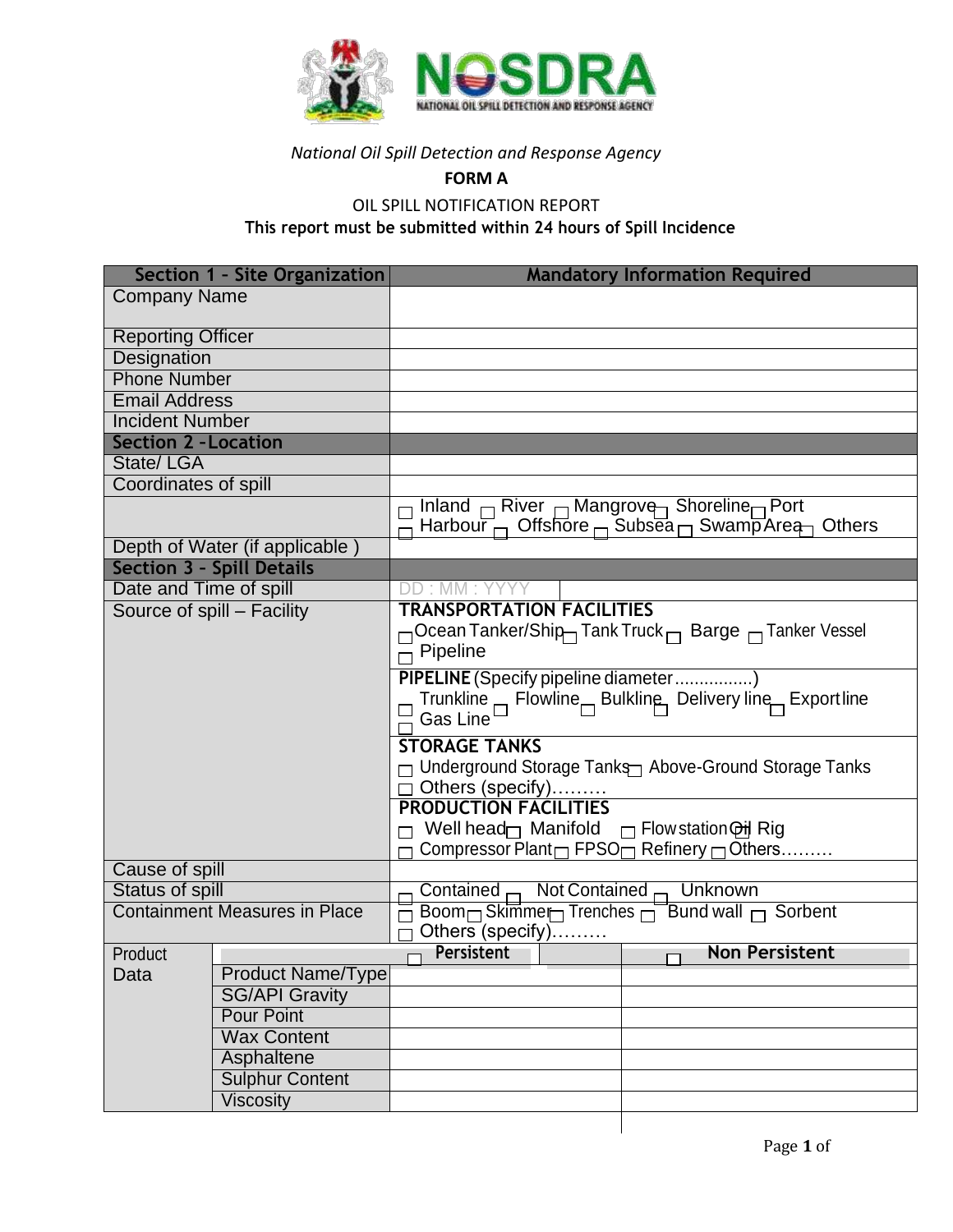| Oil                             | Slick location(s)                                     |                                     |                           |                         |                                                   |
|---------------------------------|-------------------------------------------------------|-------------------------------------|---------------------------|-------------------------|---------------------------------------------------|
| observation                     | Slick Dimension(s)                                    |                                     |                           |                         |                                                   |
|                                 | Orientation of slick(s)                               |                                     |                           |                         |                                                   |
|                                 | <b>Distribution of oil</b>                            |                                     |                           |                         |                                                   |
|                                 | <b>Obvious odour</b>                                  |                                     |                           |                         |                                                   |
| Oil                             | Tarballs (tb)                                         |                                     |                           |                         |                                                   |
| descriptions                    | Convergence line (co)                                 |                                     |                           |                         |                                                   |
|                                 | No structure (ns)                                     |                                     |                           |                         |                                                   |
|                                 | Windrows (wr)                                         |                                     |                           |                         |                                                   |
|                                 | Streamers (st)                                        |                                     |                           |                         |                                                   |
|                                 | Patches (pa)                                          |                                     |                           |                         |                                                   |
|                                 | Silver/grey                                           |                                     |                           |                         |                                                   |
| Oil<br>color                    |                                                       |                                     |                           |                         |                                                   |
| and                             | Rainbow                                               |                                     |                           |                         |                                                   |
| appearance                      | <b>Metallic</b>                                       |                                     |                           |                         |                                                   |
|                                 | <b>Transitional</b>                                   |                                     |                           |                         |                                                   |
|                                 | <b>Dark</b>                                           |                                     |                           |                         |                                                   |
|                                 | <b>Mousse</b>                                         |                                     |                           |                         |                                                   |
| <b>Surveillance Method</b>      |                                                       |                                     |                           |                         | □ UAV (Drone)□ Satellite imagery□ Aircraft □ Boat |
|                                 |                                                       | On site                             | $\Box$ Others             |                         |                                                   |
|                                 | <b>Section 4 - Approximate Duration</b>               |                                     |                           |                         |                                                   |
| Release                         | <b>Instantaneous Release</b>                          |                                     | <b>Continuous Release</b> |                         |                                                   |
| Rate                            |                                                       |                                     | Per hour                  |                         | Days<br>Hours                                     |
|                                 |                                                       |                                     |                           |                         |                                                   |
| <b>Description</b>              | <b>Estimated</b><br>Quantity                          | <b>BARRELS</b>                      |                           |                         |                                                   |
| of observed                     | (bbl)                                                 |                                     |                           |                         |                                                   |
| spill                           | Coverage                                              |                                     |                           |                         |                                                   |
|                                 | <b>Direction of travel</b>                            |                                     |                           |                         |                                                   |
|                                 |                                                       |                                     |                           |                         |                                                   |
|                                 |                                                       |                                     |                           |                         |                                                   |
| <b>Section 5 - Weather</b>      |                                                       |                                     |                           |                         |                                                   |
|                                 | <b>METEOROLOGICAL DATA</b>                            |                                     |                           |                         | <b>NIMET</b> weather forecast                     |
| Wind                            | Direction (wind direction                             |                                     |                           |                         |                                                   |
| given from)                     |                                                       |                                     |                           |                         |                                                   |
| <b>Initial Wind Speed</b>       |                                                       |                                     |                           |                         |                                                   |
|                                 | Air Temperature ( <sup>O</sup> C or <sup>O</sup> F)   |                                     |                           |                         |                                                   |
| <b>Visibility Estimate</b>      |                                                       | Good                                | Fair                      | ⊤Poor                   |                                                   |
|                                 |                                                       |                                     |                           |                         |                                                   |
|                                 | <b>OCEANOGRAPHIC DATA</b>                             |                                     |                           |                         |                                                   |
| <b>Water Current Speed</b>      |                                                       |                                     |                           |                         |                                                   |
| <b>Tide Phase: Flood</b>        |                                                       | High $\sqcap$                       |                           | $Ebb_{\Box}$            |                                                   |
|                                 | Water Temperature ( <sup>O</sup> C or <sup>O</sup> F) |                                     |                           |                         |                                                   |
| <b>High Tide Time</b>           |                                                       |                                     |                           |                         |                                                   |
| Source                          |                                                       |                                     |                           |                         |                                                   |
|                                 | <b>Section 6 - Pre-Entry Activities</b>               |                                     |                           |                         |                                                   |
| <b>Mechanical cleaning</b>      |                                                       |                                     |                           |                         |                                                   |
|                                 |                                                       | Yes $\sqcap$                        |                           | No $\sqcap$             |                                                   |
|                                 | Recovery of free phase oil                            | $\overline{\mathsf{Yes}}_\Box$      |                           | No <sub>1</sub>         |                                                   |
| <b>Booming</b>                  |                                                       | $\overline{\mathsf{Yes}} \, \sqcap$ |                           | No $\Box$               |                                                   |
| <b>Wild life rehabilitation</b> |                                                       | $\overline{\mathsf{Yes}}_\Box$      |                           | No $\sqcap$             |                                                   |
| <b>Dispersantapplication</b>    |                                                       | $\overline{\mathsf{Yes}} \sqcap$    |                           | $\overline{N}$ o $\Box$ |                                                   |
|                                 | <b>Section 7 - Oil Spill Model Request</b>            |                                     |                           |                         |                                                   |
| Spill                           | Surface 2D<br><b>Trajectory</b>                       |                                     | Sub-surface 3D            |                         | Not at this time                                  |